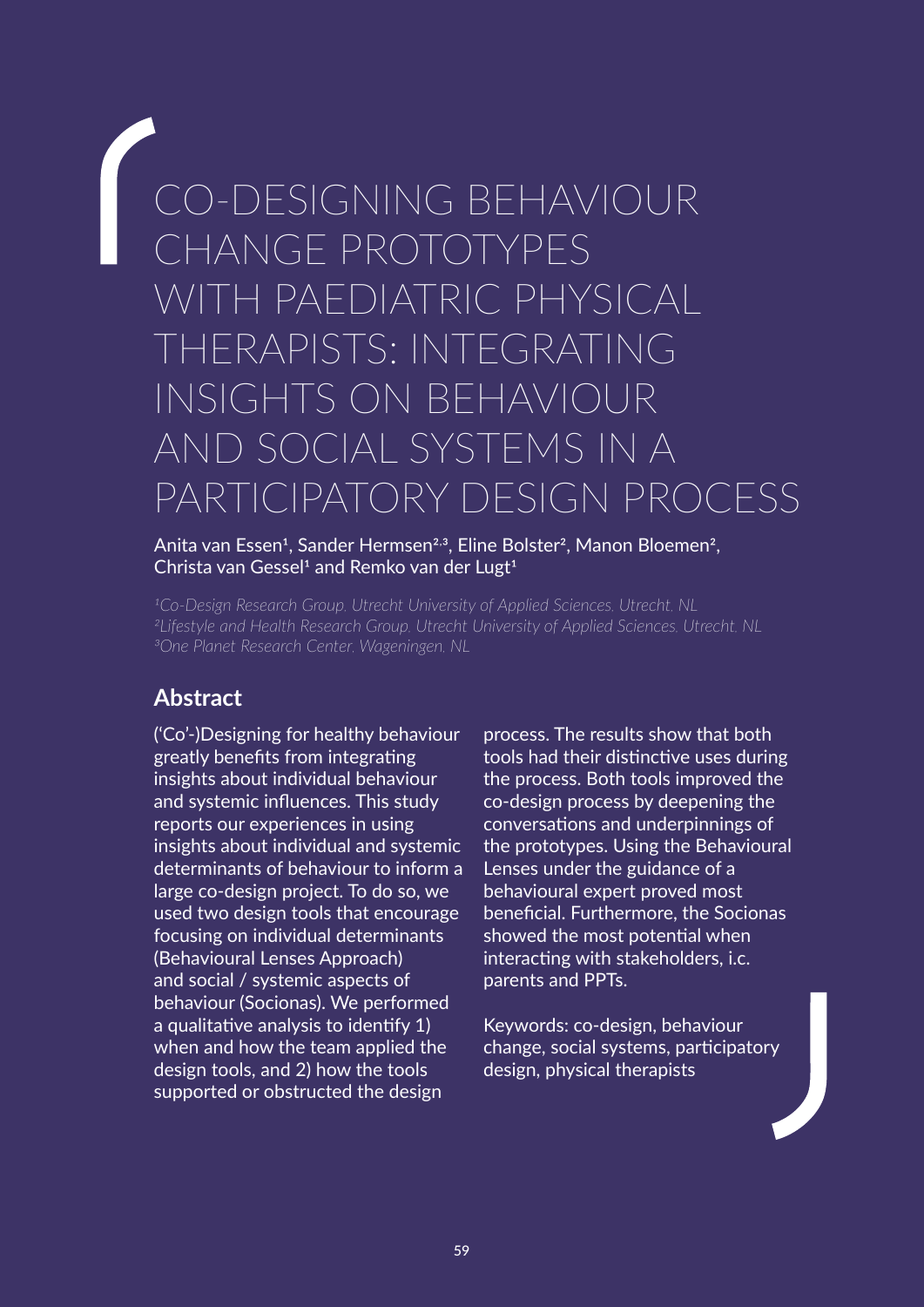# **Introduction**

Designing for healthy behaviour greatly benefits from integrating theory and evidence on individual behaviour change (Hagger & Weed, 2019) and socio-systemic influences on behaviour (Dahlgren & Whitehead, 1999). Unfortunately, using theory and evidence to inform the design process remains exceedingly difficult: they are often seen as 'impenetrable' (Pettersen & Boks, 2008), suffer from limitations in applicability (Hermsen, Renes, & Frost, 2014), and tend to limit 'designerly drifting' (ibidem). Designing for the tension between individual behaviour and its context (e.g. the social system) remains especially problematic (Tarquino et al., 2015).

The past years have seen a range of efforts to support designers in using behavioural scientific theory and evidence in their work (cf. Tromp, Daalhuizen, & Renes, 2018). Most of these methods lack rigorous evaluation, however (Hermsen, 2019; Tromp & Hekkert, 2016). Furthermore, there are as yet no studies looking into the possibilities of combining insights on both individual and socio-systemic aspects of behaviour change.

The current paper contributes to bridging this gap by presenting a case study in which a method for designing for individual behavioural change (Behavioural Lenses Approach; Hermsen et al. 2019) is combined with a method for designing for social-systemic influences (Socionas; Postma, 2012). To answer our main research question, whether these tools contribute to the design process and outcomes of the case study, we assess three aspects of design performance (Tromp & Hekkert, 2016): design quality (DQ), process quality (PQ), and process efficiency (PE). DQ refers to the extent the design outcomes are effective in addressing the intended behaviour change and social dynamics; PQ refers to the extent the design team uses the behavioural insights and social dynamics provided by the tools throughout the design process; and PE refers to the extent the design team works efficiently when applying the tools.

## **Case Study: 'Wat Beweegt Jou'**

'Wat Beweegt Jou' ('What moves you') is a participatory design project to develop a toolkit for paediatric physical therapists (PPTs) to promote a physically active lifestyle in children with physical disabilities. The project consisted of a range of design activities, centered around four fiveday design sprints and three four-hour co-creation sessions. The sprints were performed by an interdisciplinary design team consisting of two design practitioners, two design researchers and two PPT's. The first two sprints focused on the development of tools to improve PPTs' physical activity coaching; and stimulating children's physical activity in their own life settings, respectively, resulting in eight prototypes. These were mid-fi prototypes, i.e. testable plywood or paper artefacts made with a laser cutter and color printer (see Figure 1 for an example) to represent an early model of a product.



Figure 1: An example of a physical prototype; the plywood prototype 'question dice'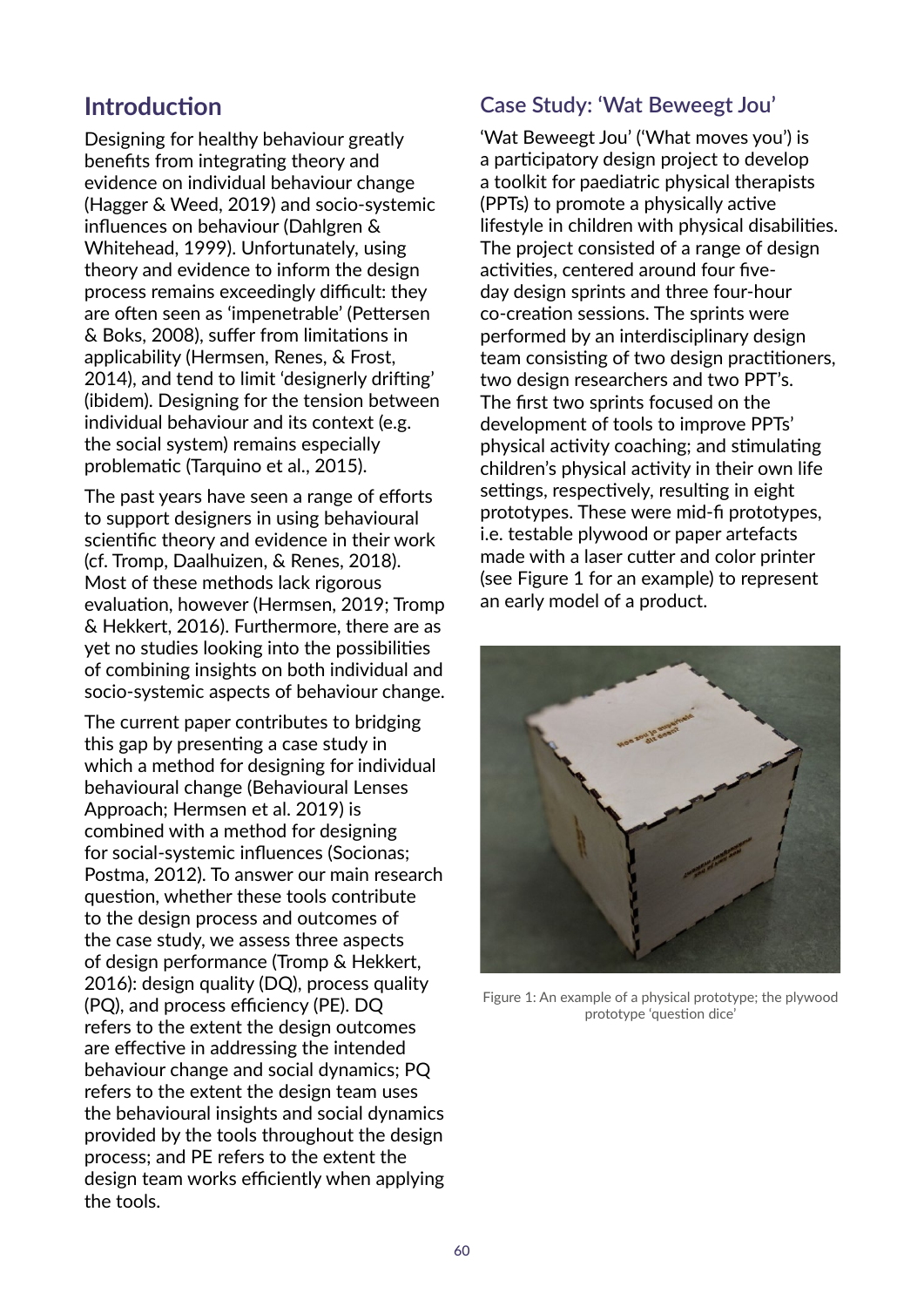The third and fourth sprint aimed at the development of a tool for establishing contact and cooperation between PPTs and social care workers, resulting in a concept for a mobile application. After the first two sprints, the mid-fi product prototypes were distributed among 14 PPTs for usability testing. 10 PPTs tested the usability of the mobile application (Sprint 3 and 4) with a clickable mock-up. Subsequently, during a 2-day session, the mid-fi product prototypes were adjusted accordingly and combined in a final 'toolbox'.

## **Tools used in the case study: The Behavioural Lenses, Socionas**

The Behavioural Lenses Approach (Hermsen et al. 2019) supports designers in integrating insights on individual determinants of behaviour in design activities. It consists of several tools, based on five so-called 'lenses' that represent different subsets of behavioural determinants (see Figure 2). A complete overview of all available tools, background texts, and scientific publications is available from Hermsen, 2019.



Figure 2: The five Behavioural Lenses

The Socionas (Postma, 2012) are an approach to help a design team build understanding of social structures and their influences on people's daily lives. The current project uses an iteration on the Sociona approach proposed by Van Gessel, Van der Lugt and De Vries (2018). While the original approach relies heavily

on play acting as a means for designers to develop insight in social dynamics, Van Gessel et al concentrate on developing visual descriptions of the systemic dynamics of people in different social roles, using basic personas as building blocks to capture variations in prototypical dynamics (see Figure 3 for an example).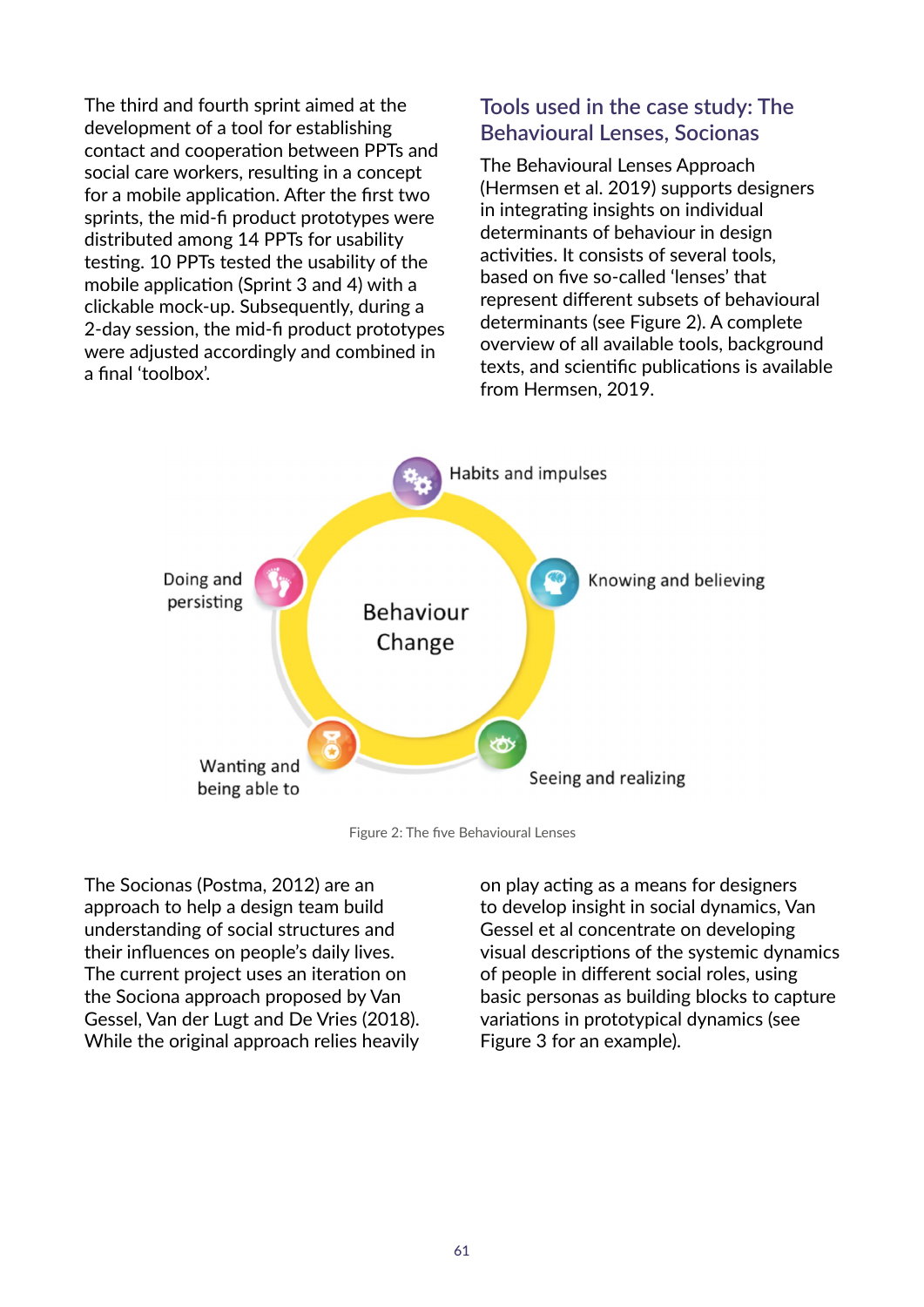

Figure 3: A Sociona as a visual description of the dynamics in a system of three personas.

# **Materials and Methods**

To shed light on if and how the behavioural and social-systemic insight tools supported the designers in enhancing design performance, the authors of this paper collected and analysed the available process data from the case study: video captures, photos, documentation, presentations, observation reports, transcripts of reflective sessions and triangulation sessions, and the final designs. All references to use of the tools from all sources were entered in Atlas. ti and coded. We visualised the preliminary findings from this descriptive analysis on a 5x1-meter paper banner, which the authors of the paper and the design team reviewed for indicators of DQ, PQ and PE.

Finally, to assess DQ, we performed an expert review session integrating both the behavioural and socio-systemic perspective. Two behavioural scientists reviewed DQ with respect to the integration of behavioural insights in the prototypes. To do so, the experts firstly identified for each

prototype which Behavioural Lenses were addressed. Then, they assigned perceived Behaviour Change Techniques derived from a taxonomy by Michie et al. (2013) to the prototypes. Two experts in social-systemic dynamics pointed out where prototypes responded to social aspects of behavioural change. Next, experts and design team discussed the findings of the session. The first author of this paper analysed the results of this session.

# **Results**

## **Application & development of the Behavioural Lenses & Socionas**

The design team used the Behavioural Lenses during the entire design process, in almost every design activity (see Figure 3). The Behavioural Lenses were applied during all sprints and in the third co-creation session, whereas the Socionas were applied during all co-creation sessions and indirectly applied (i.e. referred to) in the sprints.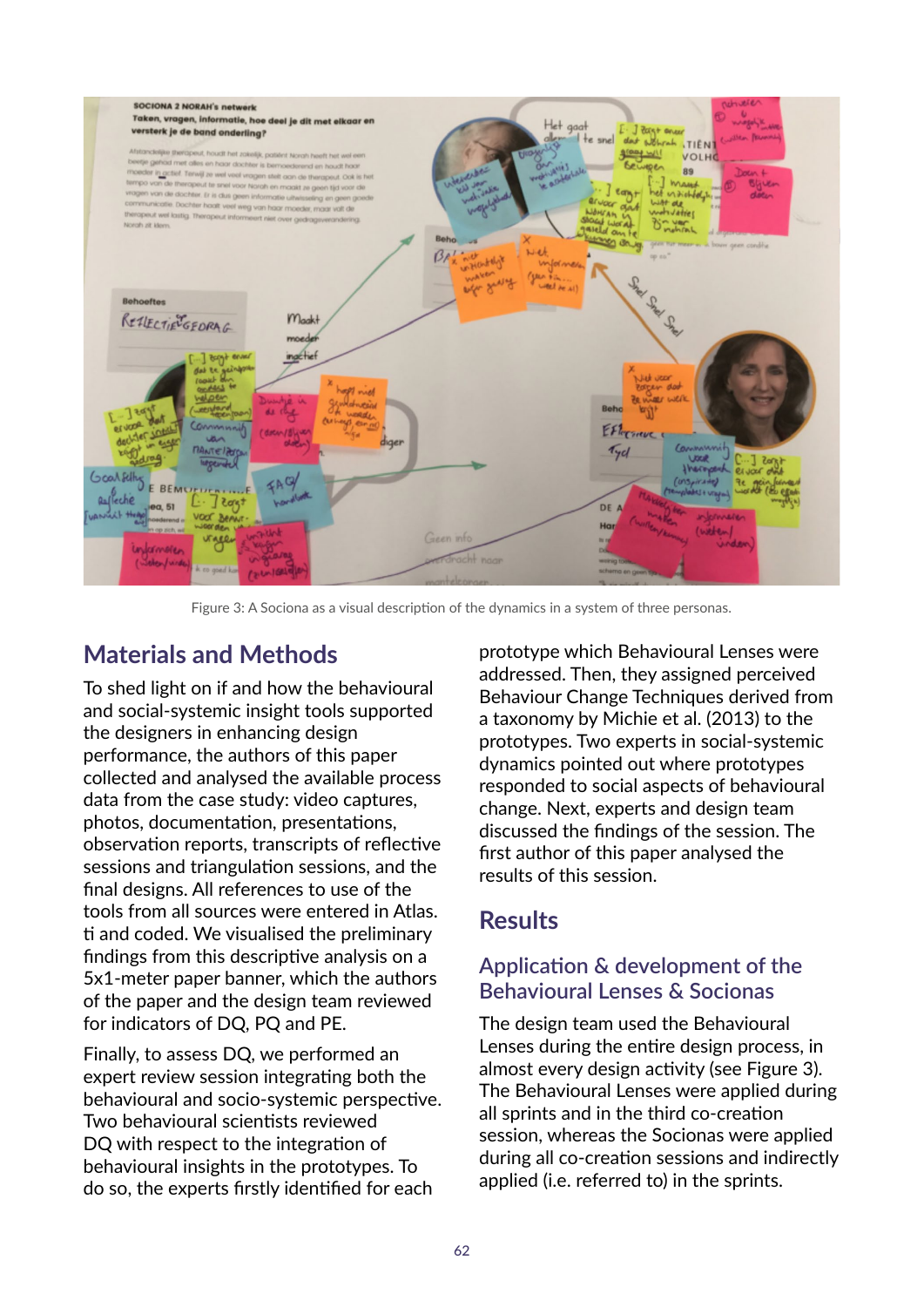

Figure 3: Overview of the design process and the application of the Behavioural Lenses and Socionas

#### *Behavioural Lenses*

The Behavioural Lenses (BL) were ready to use in the design process, a feat aided by the availability of a behavioural expert during the sprints. At the start of the project this expert presented the tool to the design team. Every third day of the sprint the expert helped the team review their prototype concepts using the BL. The BL also invited the development of new design tools. To deal with lacking time for extensive user research analysis, the team created a sticker set in the second sprint, which helped speeding up the analysis of user insights. In the third sprint, the team developed a physical tool (figure 3) to make the BL more usable for PPTs in their practice.

#### *Socionas*

It took more time to develop the Socionas into a form that was applicable in the sprints. During the first co-creation session and sprint, the design team constructed 'static' Socionas consisting of three Personas (parent, child, PPT) in a network. The results of this approach felt overly simplistic and not representative of real life. In the third sprint, the design team developed a new tool to create dynamic, table-top Persona constellations. This physical Sociona tool (Figure 4, customizable wooden puppets and cards with generic social dynamics) turned out a lot easier to apply, and also capable of generating valuable insights, especially in combination with the wooden BL tool and tiles representing potential prototypes.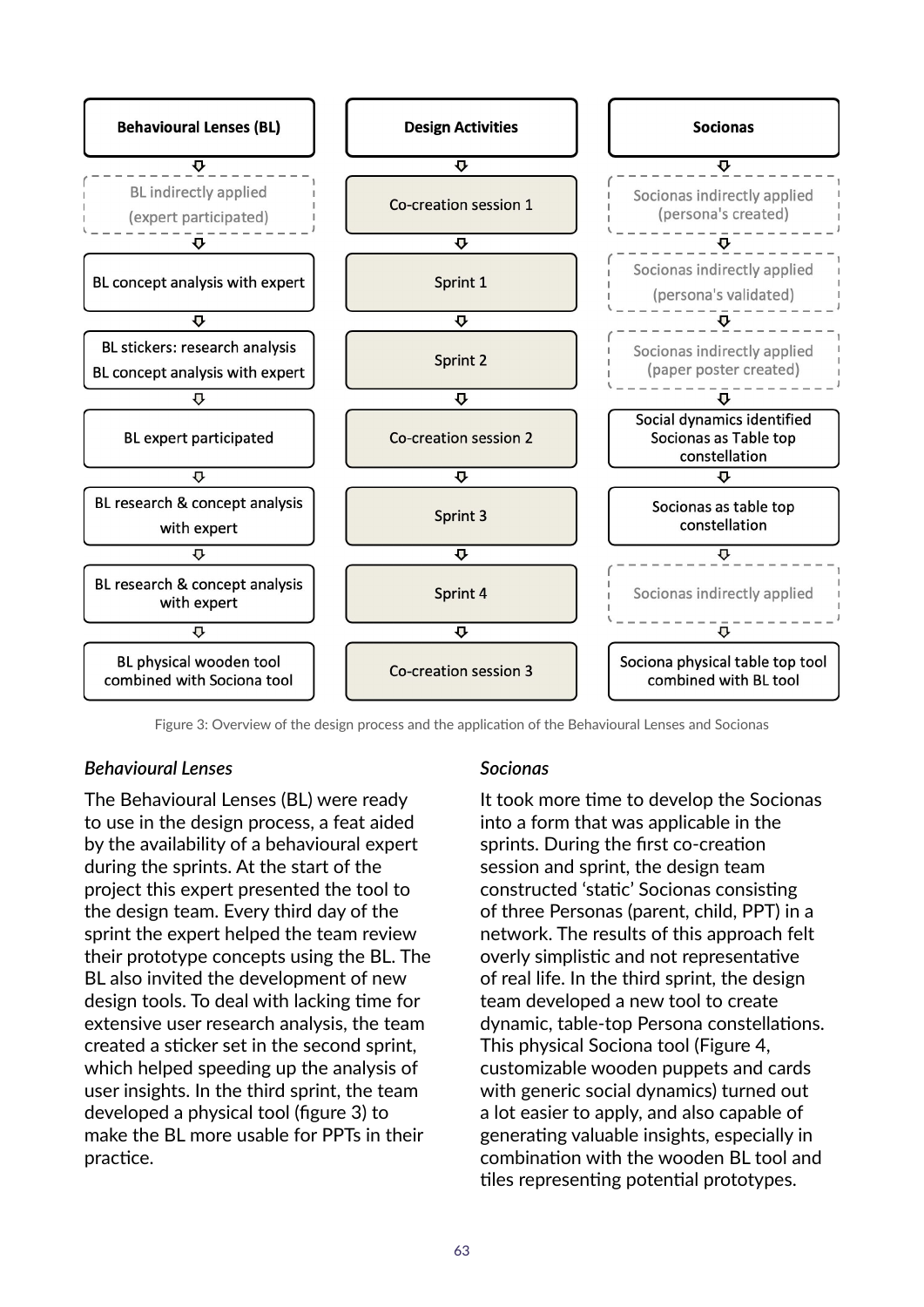

Figure 4: the combined physical BL and Sociona tool

## **Behavioural Lenses: design performance**

#### *Process Quality*

By offering a framework, the Behavioural Lenses helped the team review concept storyboards, brainstorm ideas, and prototypes. Furthermore, this framework also provided insight in underlying mechanisms, which informed a critical discussion of the behavioural goals of the prototypes and their expected effects on the user.

Having the behavioural expert in the design team proved a key factor in the application of the Behavioural Lenses tool. Even though consulting the expert did not always radically change the concepts, it helped the team to 1) improve and strengthen the underpinnings of the ideas and prototypes, (2) make underlying mechanisms explicit, and (3) increase confidence in decision making during the sprints. All this meant that the design team felt the Behavioural Lenses, combined with expert availability, were sufficient to integrate insights from behavioural sciences in the design process.

#### *Process Efficiency*

Application of the BLs showed to be compatible with the design sprints, improving their efficiency. Developing the stickers helped the team to apply the BLs without the expert in analysing user research insights quickly. Performing an review with the BLs guided by the behavioural expert improved desicion making and thereby guaranteeing the high pace of the sprint.

#### *Design Quality*

During the expert review of the prototypes, the experts sometimes assigned more and different BLs to the prototypes than the design team had. The experts assigned lenses referring to the behavioural effects of the prototypes, whereas the design team assigned lenses referring to the behavioural goal that the prototype would contribute to. Overall, the experts indicated that the prototypes fitted the behavioural goals of the project only partially, supporting deconstruction and reframing of problematic situations (e.g. the BCTs 'framing and reframing', 'information about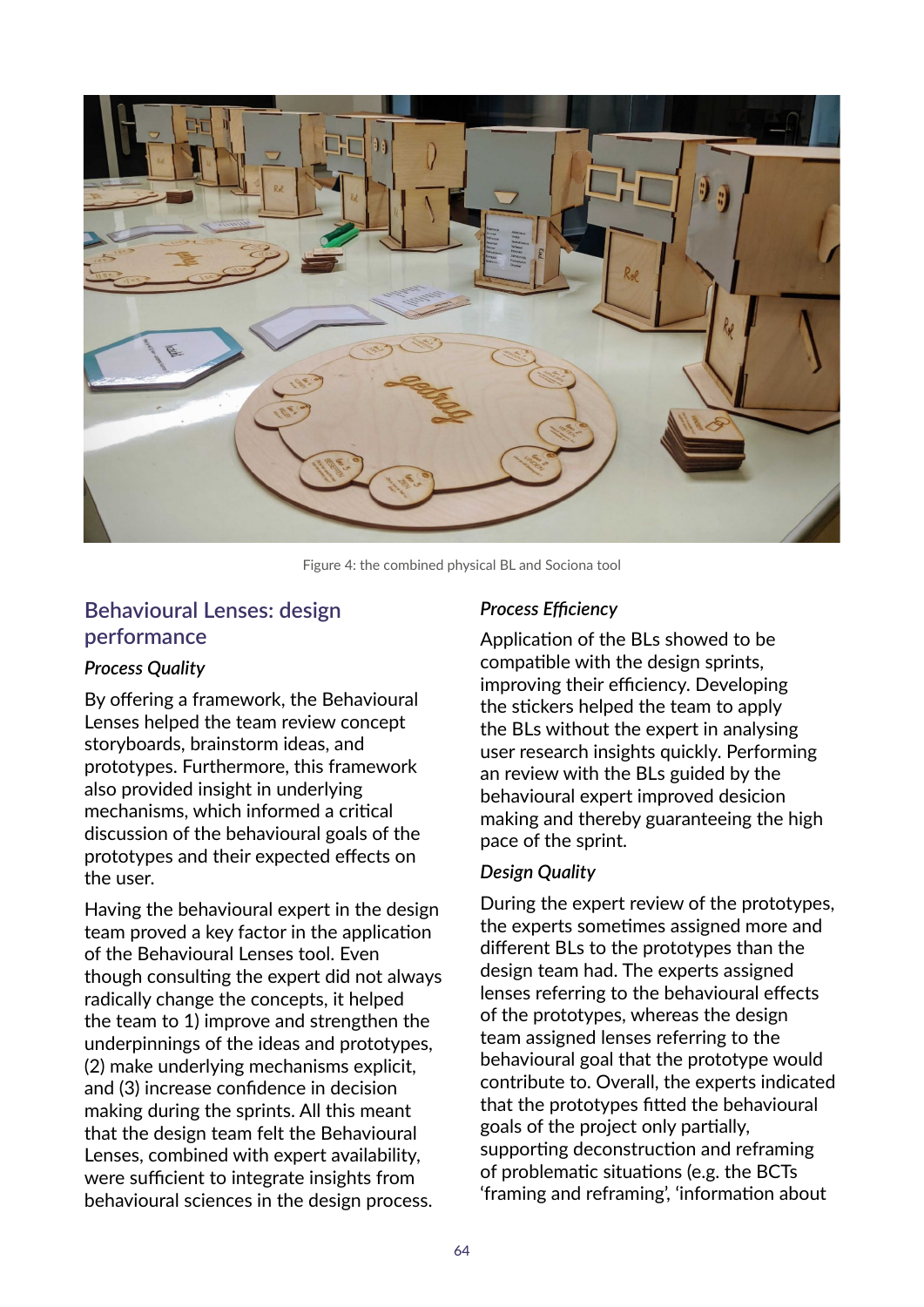antecedents', 'self-monitoring of behaviour'), but potentially lacking in strategies to establish new behaviours. The fact that the experts assigned substantially more lenses to the prototypes than the design team may indicate that the BLs alone are not enough to replace expert knowledge in behavioural change; the experts saw potential behavioural effects that the designers were not aware of.

## **Socionas: design performance**

#### *Process quality*

As mentioned before, the design team felt that the preliminary Socionas tool (using paper persona constellations) was too static to be helpful in the sprints. When the design team developed the table top constellations tool, this enabled a dynamic setup which proved easy to use for PPTs, parents and other stakeholders. This tool helped review concepts and their potential impact on existing social dynamics.

The design team felt the need to use different approaches to take the social systemic aspect into consideration, such as inviting different stakeholders for focus groups. This may serve as indication that the Socionas, especially in their former, paper form, were not sufficient to capture systemic dynamics.

### *Process efficiency*

In the first part of the project, constructing Socionas by combining personas and identifying social dynamics hindered sprint progress rather than enhance it. A key factor that delayed the process during the sprints was determining the scope of the social system, and decision making on which dynamics seemed most valuable. In the more slow-paced co-creation settings, where participants had more time to identify social dynamics, Socionas proved more useful, but even then, the allotted timeslots were not enough for in-depth discussions.

#### *Design quality*

The expert review showed that some of the prototypes succeed in explicitly involving the social network (caregivers and social care workers ) when using them (for instance; the 'conversation placemat', the 'question dice' and 'looking glass', and the 'photo frame'). This was also reflected by the assigned BCT 'restructuring the social environment' in some prototypes. The experts recognized that some tools might address and disrupt existing social dynamics (such as 'parents being overprotective of the child'), however they were not convinced that the prototypes could adjust the dynamics to support the desired behaviour change.

# **Discussion and Conclusion**

This paper reports a case study of how insights on individual and systemic aspects of behavioural change can be incorporated in a (co)design process. To do so, the paper analyses a design process in which a design team developed a toolkit with Paediatric physical therapists (PPTs) stimulate physical activity in everyday life settings of 6–12yo children with physical disabilities. For each aspect (individual and systemic), the design team used a design tool and input from experts. The study shows that the design process benefitted from applying the two tools; each tool with a different application and design performance.

Firstly, the usability of the two tools for design sprints and co-creation sessions differed. The Behavioural Lenses showed to be applicable and efficient in the sprints, whereas the Socionas proved to be more beneficial and suitable during co-creation sessions. This could be explained by: 1) the presence of a trained Behavioural Lenses expert, 2) different maturity of the tools at the start of the project, 3) different origins, as the Socionas come from an 'empathic design' perspective and the Behavioural Lenses from a behavioural science background.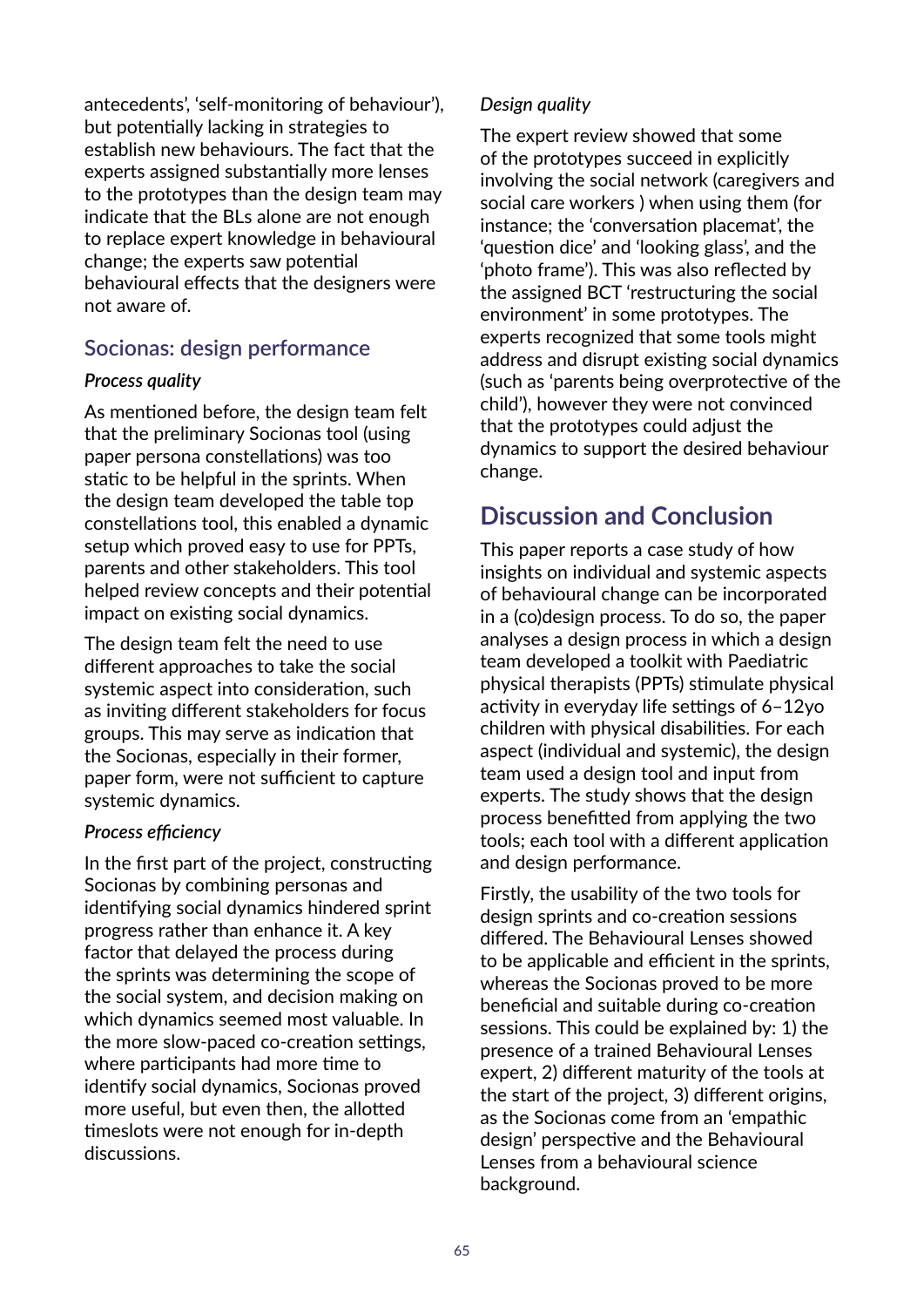Secondly, the tools had a different process quality. The Behavioural Lenses mostly enhanced the underpinnings of the design decision during the sprints. The Socionas mostly enhanced the conversation with users and stakeholders and the identification of social dynamics. Interestingly, the design team returned from the chosen approach based on Van Gessel (2018) to the original, more theatrical, approach of Postma (2012). An explanation for this change could lie in the co-design nature of the project. The interactive and customizable form facilitated the conversations with end-users better than the posters.

Thirdly, the difference in efficiency of both tools points towards having a defined 'endpoint' or criteria in a design method that describes when to take the next step. The Socionas differed from the Behavioural Lenses in that the design team had no way of knowing when sufficiently rich information was obtained. This hindered the design process by repeatedly reopening the discussion between users, stakeholders and the design team.

With respect to the design quality, all experts agreed that the prototypes mostly focused on breaking through current behaviours and less on supporting new behaviours and social dynamics. However, from the review itself an essential difference between the two tools transpired. Namely, the Behavioural Lenses tool was developed to make existing insights about behaviour change accessible. Reviewing the design quality was thereby easily linked back to theory by using the BCT taxonomy. Socionas do not represent a set of theoretical insights but makes an insight (social dynamics play a role) tangible. Thus reviewing this could not be linked to a specific theoretical model, which makes it hard to define underlying mechanisms for behavior change. Until the prototypes are tested for efficacy, it remains unclear whether the application of the tools results in better prototypes to change social dynamics.

Lastly, an important notion is that these two tools separate two perspectives (individual and social) that designers naturally integrate simultaneously. This project made a first attempt to integrate both in a final physical tool, yet this is still very premature. Further research should focus on integrating both perspectives in a method to improve design performance in practice.

## **Acknowledgements**

We would like to thank the designers from the Sprint team, Jasper Huitink, Suze van Houten and Claire Suurmond, and all the parents, PPTs, experts and other stakeholders who made this project possible. This project is funded by a grant from SIA, the Netherlands Taskforce for Applied Research, number RAAK. MKB08.006.

# **References**

Hagger, Martin S., & Mike Weed. "DEBATE: Do Interventions Based on Behavioral Theory Work in the Real World?" *International Journal of Behavioral Nutrition and Physical Activity* 16, no. 1 (April 25, 2019). doi:10.1186/s12966-019- 0795-4.

Dahlgren, Göran & Margaret Whitehead. "Policies and strategies to promote social equity in health. Background document to WHO – Strategy paper for Europe". Stockholm: Institute of Future Studies, 1991.

Pettersen, Ida & Casper Boks. 2008. "Usercentred design strategies for sustainable patterns of consumption." In *Proceedings: Sustainable Consumption and Production: Framework for action. Conference of the Sustainable Consumption Research Exchange, Brussels, Belgium, 10-11 March 2008.* p. 107- 127.

Hermsen, Sander. 2019. "*Behavioural Lenses Approach.*" OSF. October 11. doi:10.17605/OSF. IO/6FRSY.

Hermsen, Sander, Reint Jan Renes, & Jeana Frost. "Persuasive by Design : a model and toolkit for designing evidence-based interventions. *In Proceedings, Making the Difference: CHI Sparks 2014*, (pp. 74–77).